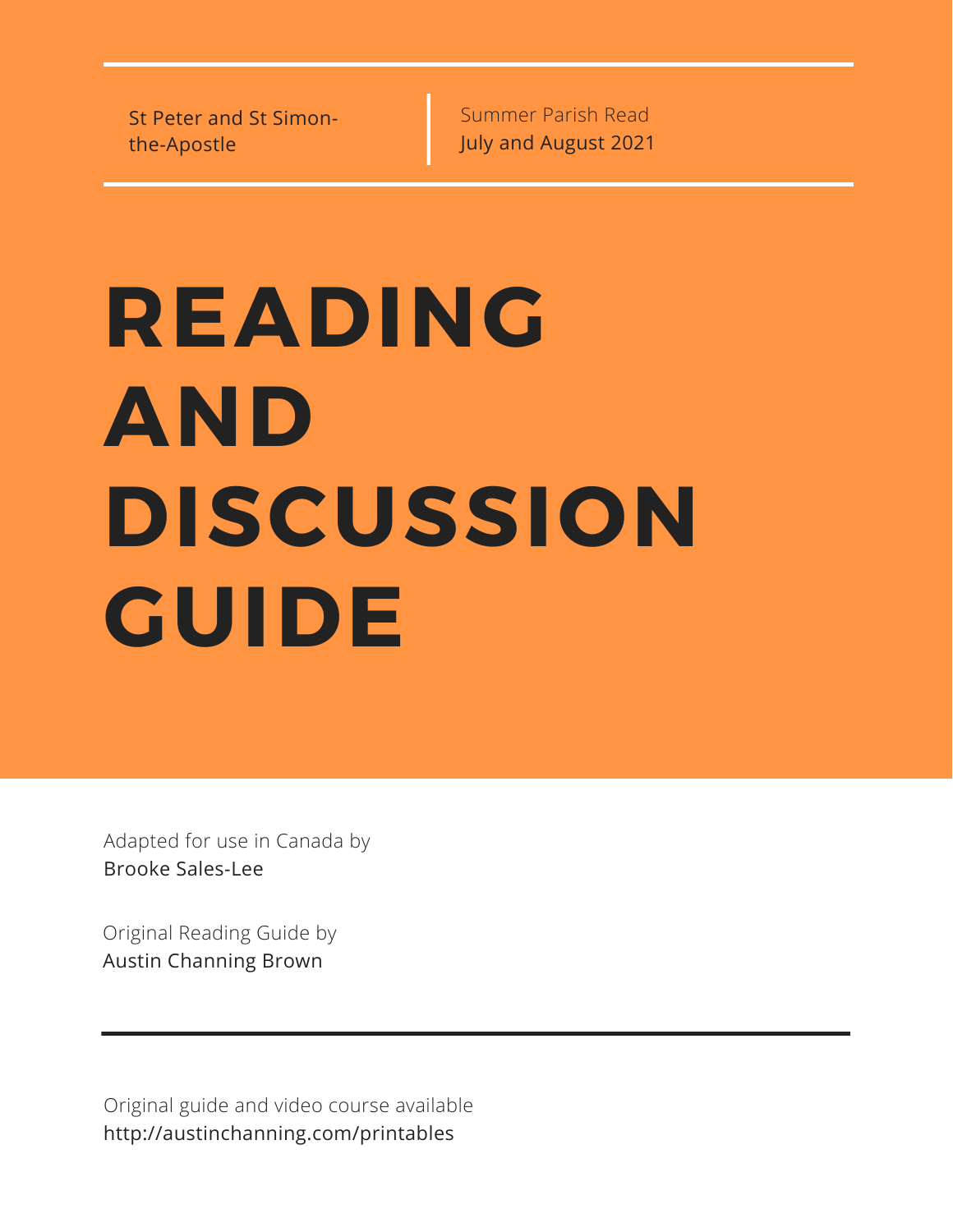### WEEK 1: CHAPTERS 1 & 2 PAGES 11-39

### REFLECTION PROMPTS

What's the story behind your name? Did your parents have to consider race when you were named? If you have children, did you consider race when choosing names?

Though Austin was aware of race as a little girl, learning about her name was the first time she began to realize the implications of race in America. When was the first time you realized what your race means in Canada?

How do you think the language of being a "good fit" impacts racial diversity in hiring, performance reviews, and work experiences?

What was the racial diversity like at your elementary or middle school? Was there diversity among teachers? Administration? Was there diversity in your library? Artwork? Curriculum?

Have you experienced being in the racial minority? Have you experienced being in the racial majority? How were the two experiences different?

Have you ever been in a space where you experienced belonging (even if it was imperfect in other ways)?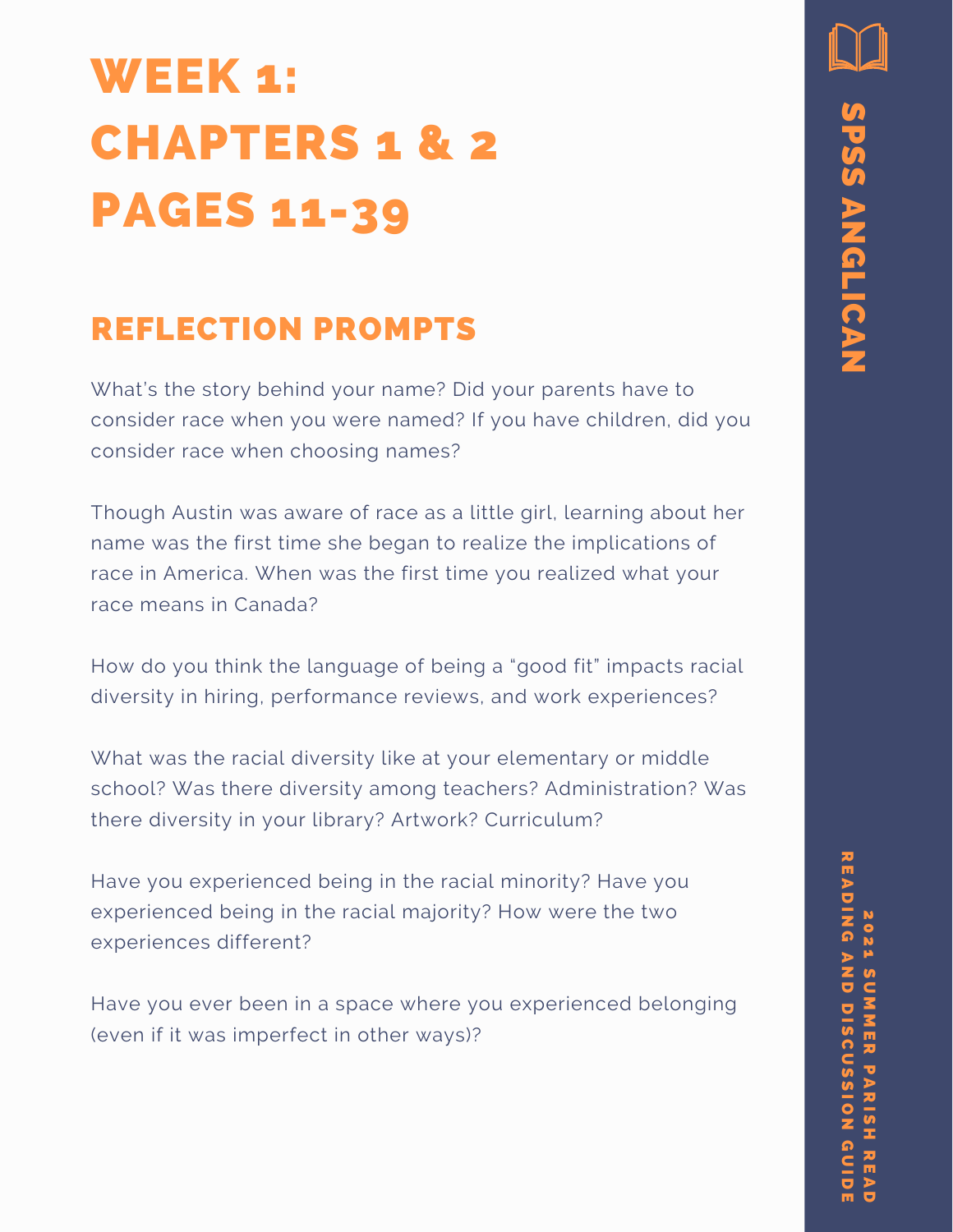### WEEK 2 POEM

#### WE WEAR THE MASK BY PAUL LAURENCE DUNBAR

We wear the mask that grins and lies, It hides our cheeks and shades our ey e s,— This debt we pay to human guile; With torn and bleeding hearts we s mil e, And mouth with myriad subtleties.

Why should the world be over-wise, In counting all our tears and sighs? Nay, let them only see us, while We wear the mask.

We smile, but, O great Christ, our cries To thee from tortured souls arise. We sing, but oh the clay is vile Beneath our feet, and long the mile; But let the world dream otherwise, E WEAR THE MASK BY PAUL<br>
URENCE DUNBAR<br>
wear the mask that grins and ties,<br>
ides our cheeks and shades our eyes.—<br>
stebt we pay to human guile.<br>
h torn and bleeding hearts we smile.<br>
In mouth with myriad subtleties.<br>
y sho

p<br>N n.  $\mathsf{C}$ 3. 3. E **R**  $\overline{\mathbf{v}}$ A カーの H 고<br>미 A D R E A D I N G A N D D I S C U S S I O N G U I D E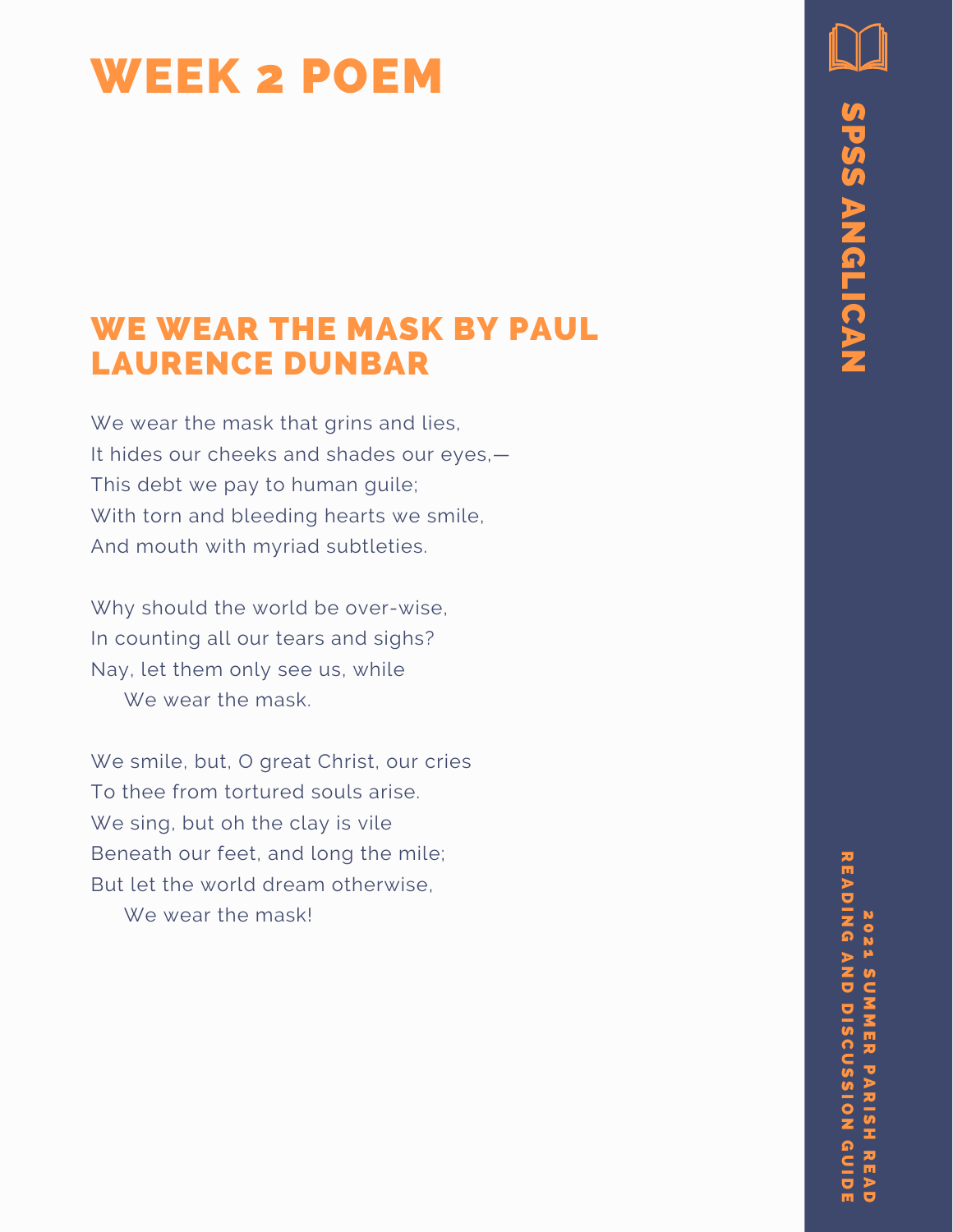### WEEK 2: CHAPTERS 3 & 4 PAGES 40-66

#### REFLECTION PROMPTS

Austin notes that there weren't any major racial incidents when she was in high school. Were there any major racial incidents in your high school?

Austin first read the poem "We Wear the Mask" by Paul Laurence Dunbar in a high school English class. Have someone read "We Wear the Mask" aloud (on the previous page). What do you think he was trying to convey? How does this poem resonate with you?

How might you begin to explore what lies behind the curtain of "racial harmony" where you work, worship, or attend school?

Professor Crendalyn McMath was an important person in Austin's life because she was her first black teacher . . . in college! When did you have your first black teacher, supervisor, or pastor?

There came a major turning point in Austin's life on a college trip called Sankofa. On this trip she committed her life to pursuing racial justice when a friend of hers declared that doing nothing is no longer an option for her. When did you decide that "doing nothing is no longer an option" for you?

Traveling through the markers of black history greatly impacted Austin, especially her time at a lynching exhibit. How has learning the history of people of color impacted you? Has it changed your worldview? Your politics? Your theology?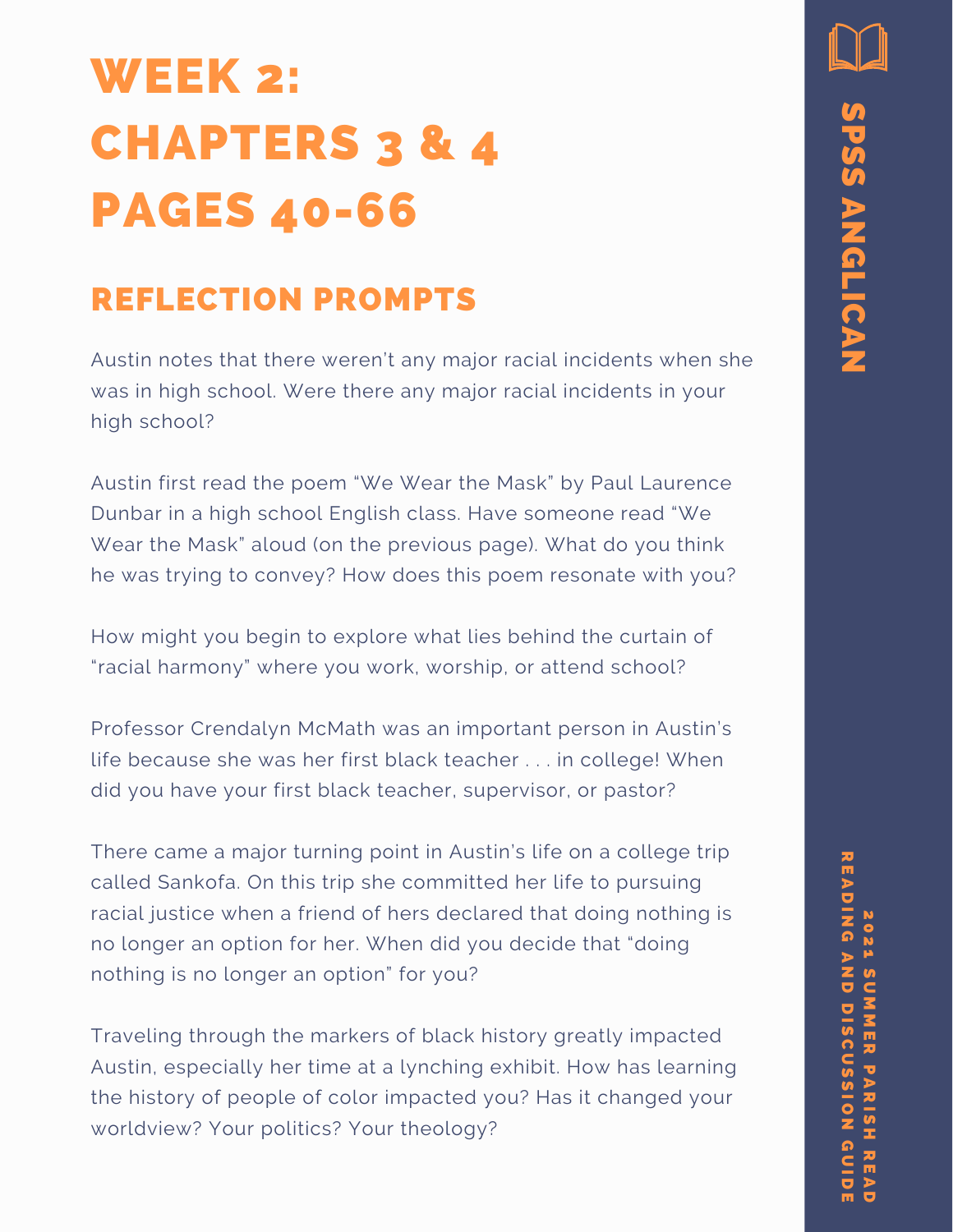### WEEK 3: CHAPTERS 5, 6 & 7 PAGES 67-111 REFLECTION PROMPTS

Read the selection on pages 71-76 describing one day in the professional life of a black woman. What stands out to you within this section?

Austin spends a little bit of time naming just a few things she loves about being a black girl. Tell the group about something you deeply appreciate about your culture?

In dominate culture, it can be hard for people of colour to find representations of themselves. Has it been easy or difficult to find positive representations of your ethnicity/culture?

In chapter 6, Austin shares a couple stories about navigating the emotional fragility of white people who did not respect her authority because she is a black woman. Share an instance when you encountered white fragility. Have you ever been overcome by your own fragility? How can white fragility be resisted?

In chapter 7 Austin writes "Sadly, most white people are more worried about being called racist than about whether or not their actions are in fact racist or harmful." Has this been your experience?

Austin recounts a handful of times when white people have come to her to confess ways they've been complicit in racism. If you are white, how do you handle white guilt? If you are a person of color, what do you do when you encounter white guilt?

What action steps do you hope the white people in your life will begin to take to move beyond "niceness" and create real change?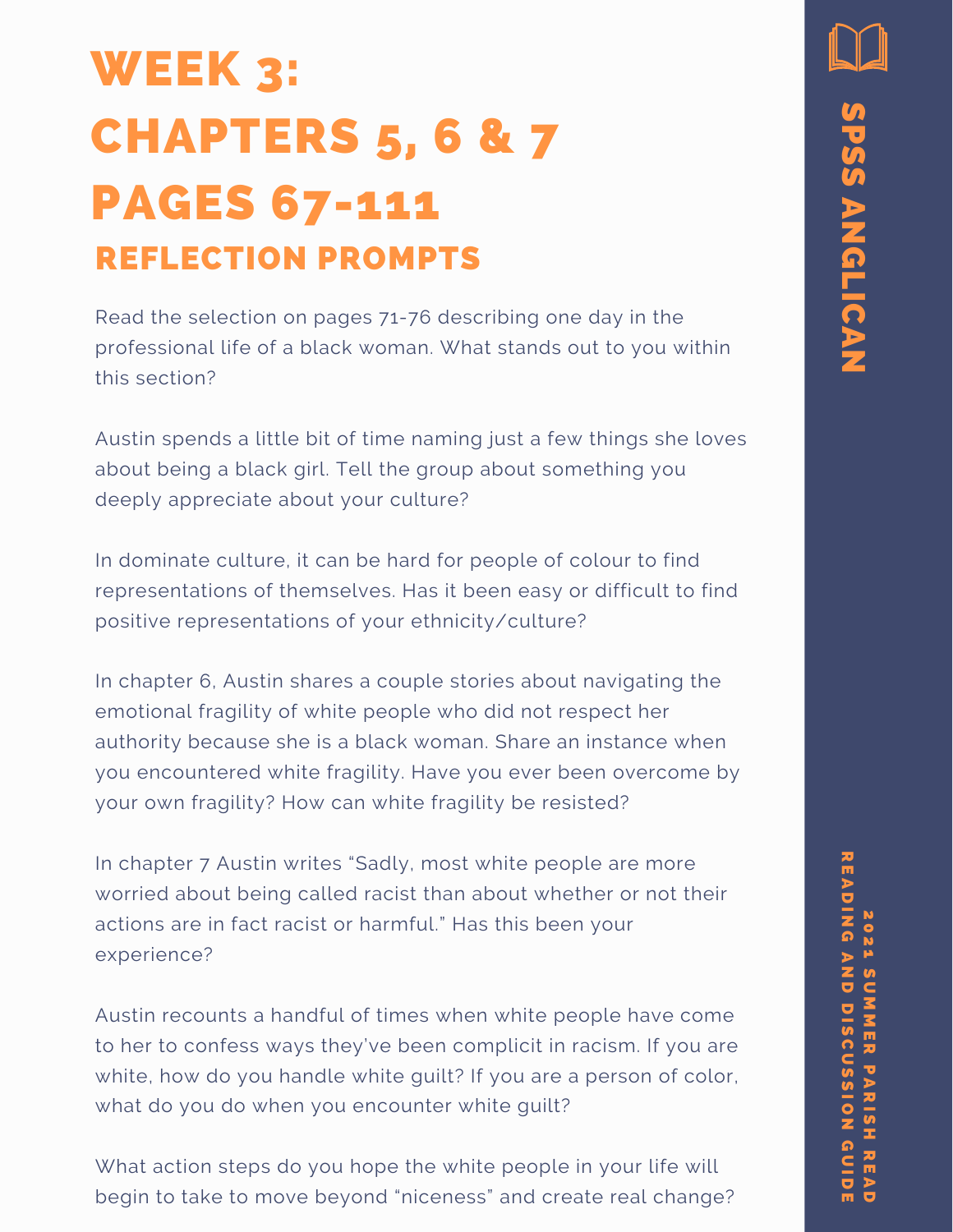# WEEK 4: CHAPTERS 8 &9, INTERLUDE PAGES 112-130

#### REFLECTION PROMPTS

Austin opens chapter 8 discussing the importance of being honest about American history. Can you share some examples of "aha moments" you've experienced learning about American history? Below are some examples:

**The Middle Passage Slavery (including in Canada) Black Loyalists and Africville Black Communities in Upper Canada Residential Schools**

**The Indian Act Chinese Head Tax and Chinese Exclusion Act Racially Segregated Education Internment Camps**

Understanding our racial history gives us context for current racial disparities. How much do you know about the racial disparities in the following systems?

**Education Home Ownership Health/Health Access** **Criminal Justice Wealth Wages**

How can you learn more?

Even as we focus on learning more about the country's history, we also should understand the history of our own communities. Do you know the racial history of your church? Denomination? School? Neighborhood?

(cont. next page)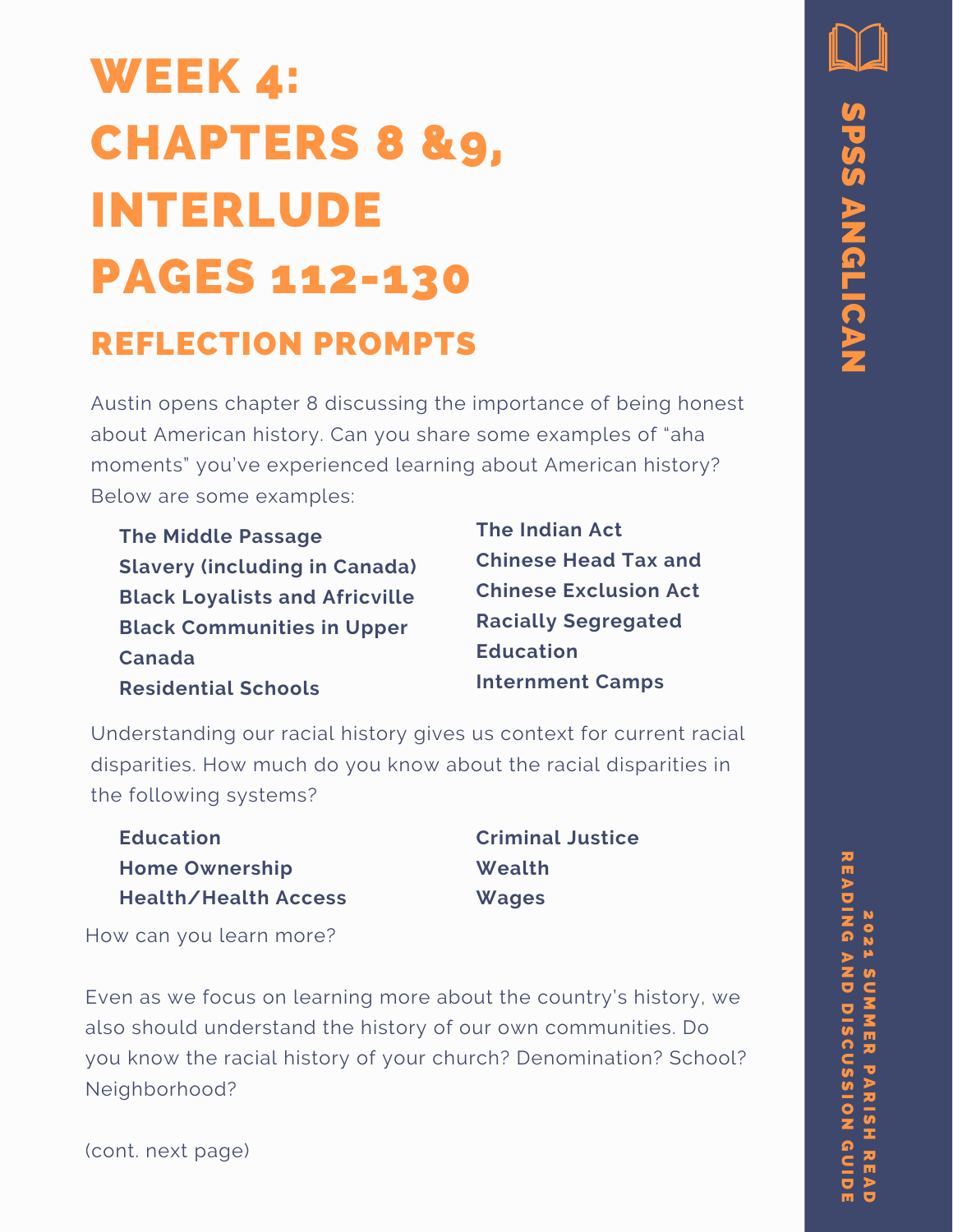### REFLECTION PROMPTS CONT.

Anger is an appropriate reaction to injustice, but Austin shares that she really struggled to become comfortable expressing that anger. How can white people do a better job of listening to the anger of people of color? How can white organizations make space to respond in supportive ways to the anger people of color express?

In the chapter on Creative Anger, Austin shares that she has become intimate with her anger. How does listening to the anger of people of color honor their dignity?

Why would Austin include a list called "How to Survive Racism in an Organization That Claims to Be Antiracist"? Why can problems at organizations committed to antiracism be difficult to name and change?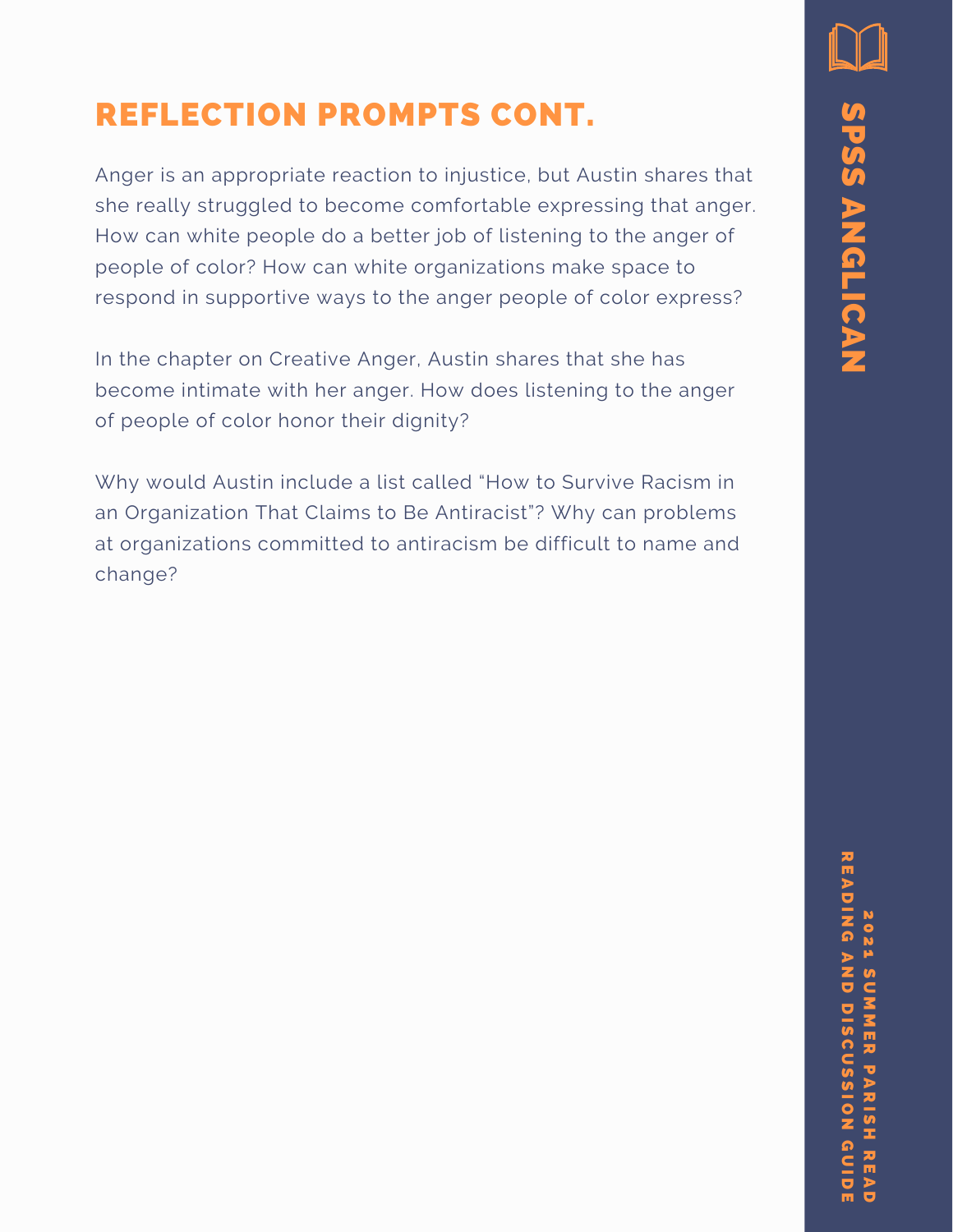### WEEK 5: CHAPTERS 10, 11 & 12 INTERLUDE PAGES 131-164

#### REFLECTION PROMPTS

In chapter 10, Austin writes about her concerns related to random police encounters. Have you experienced the fear of police encounters? What have you (or your family's) interactions with the police been like?

Read Mark 14-15 about Jesus's arrest, incarceration, and execution. Can you identify parallels between Jesus's experience and the black experience inside the criminal justice system?

In chapter 11, Austin writes about her cousin who was incarcerated. Has your life been touched by mass incarceration?

The Black Lives Matter movement has helped define the collective events regarding the recent killings of unarmed black people. How have the events collectively known as the Black Lives Matter Era impacted you?

Because Austin was pregnant as she wrote this book, she includes a letter to her son where she talks openly about the difficulties her son may face in his future. Did your parents openly teach you about race? What did they convey and how?

Take fifteen minutes to write a one-page letter to a child in your life expressing how you hope Canada will change for the better. Share with the group if you are comfortable doing so.